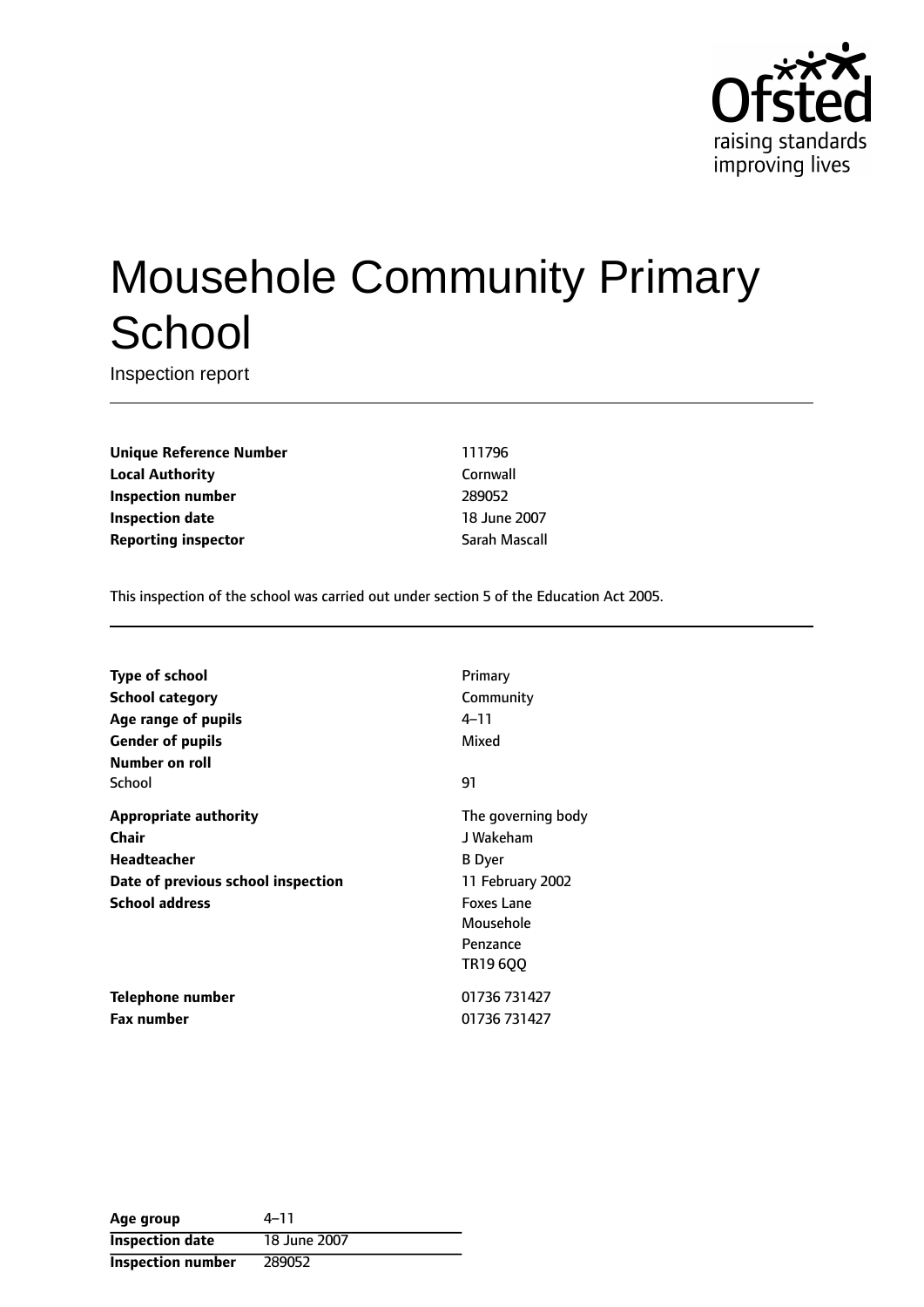.

© Crown copyright 2007

#### Website: www.ofsted.gov.uk

This document may be reproduced in whole or in part for non-commercial educational purposes, provided that the information quoted is reproduced without adaptation and the source and date of publication are stated.

Further copies of this report are obtainable from the school. Under the Education Act 2005, the school must provide a copy of this report free of charge to certain categories of people. A charge not exceeding the full cost of reproduction may be made for any other copies supplied.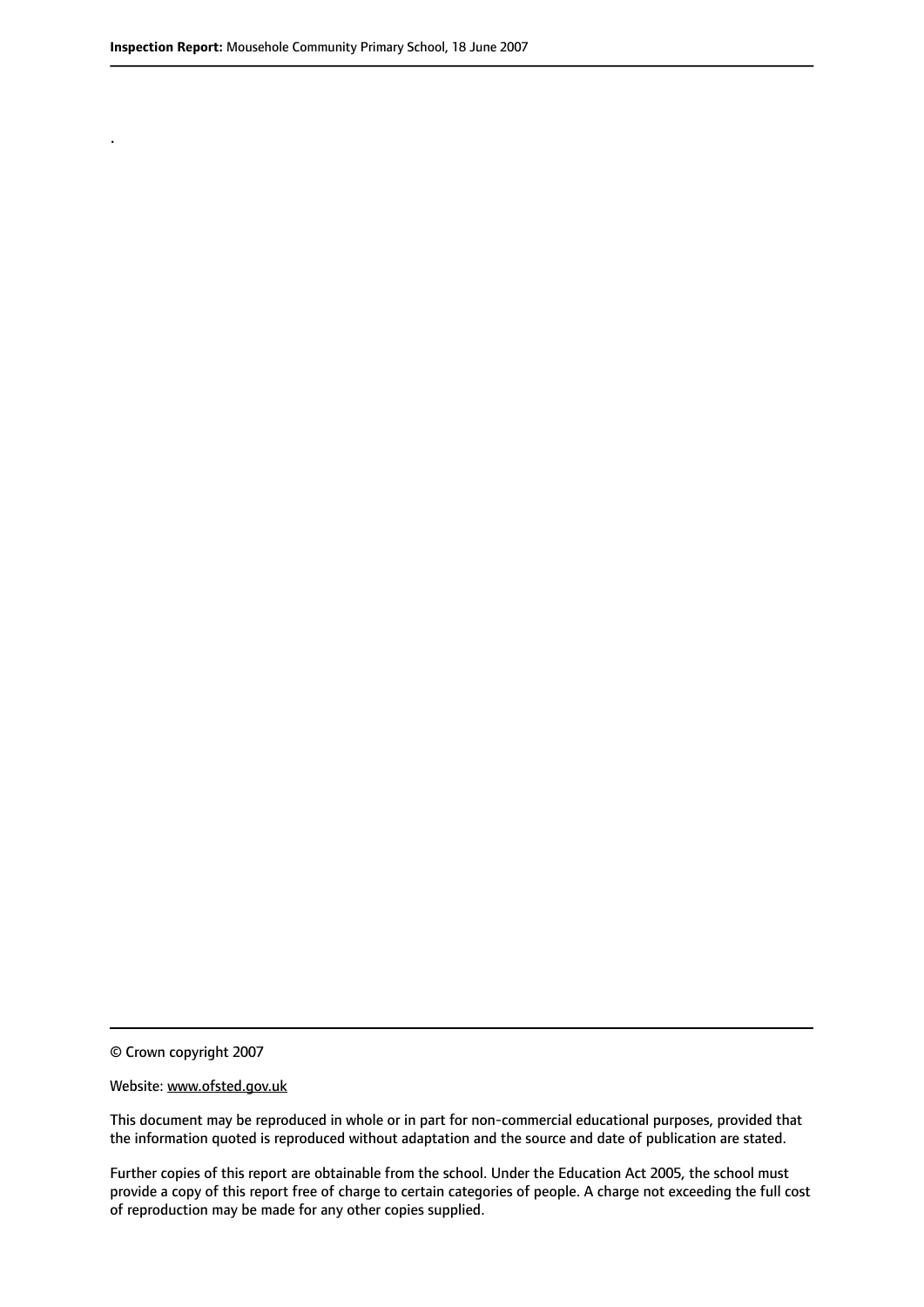# **Introduction**

The inspection was carried out by two Additional Inspectors.

## **Description of the school**

This is a smaller than average primary school consisting of four classes. Pupils are taught in mixed age groups within each key stage. Nearly all pupils are White British. There are a very small number of pupils with learning difficulties. Pupils' attainment on entry varies considerably, but for the current year it was just below average.

The school has gone through a period of considerable disruption and has been without a substantive headteacher since November 2006. The present acting headteacher has been in post since February 2007 and the substantive headteacher is due to return towards the end of June.

#### **Key for inspection grades**

| Outstanding  |
|--------------|
| Good         |
| Satisfactory |
| Inadequate   |
|              |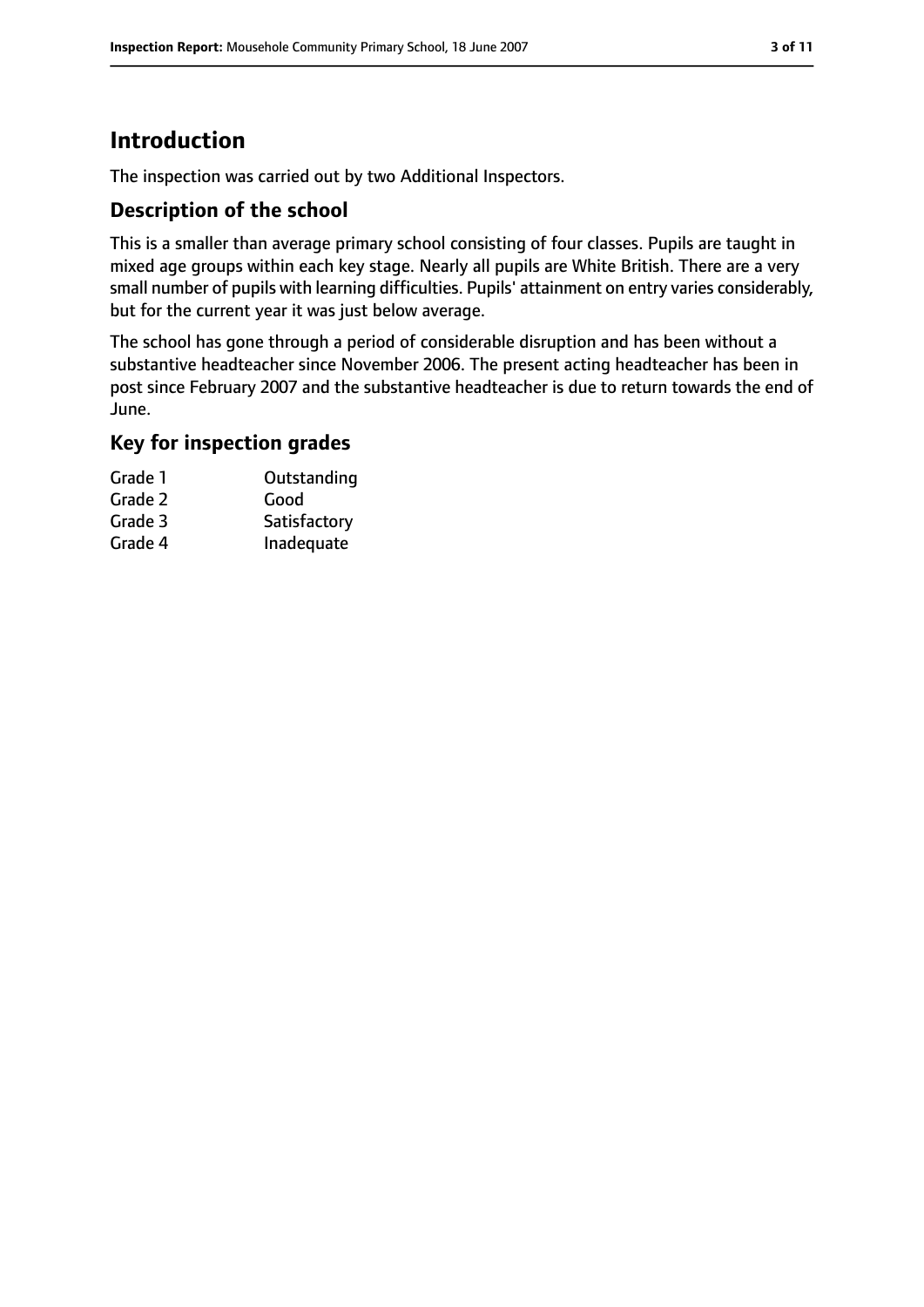## **Overall effectiveness of the school**

#### **Grade: 4**

Mousehole Primary School provides an unsatisfactory education for its pupils. This is because of weaknesses in leadership and management. The local authority has been aware of these and has taken various actions since March 2006, including the appointment of temporary leaders in the substantive headteacher's absence. Staff morale has been low but the current acting headteacher has done much to raise their confidence and provide effective support. Teachers have risen to the challenge and have worked hard to raise pupils' achievement. Secure evidence from the acting headteacher confirms the judgement of the inspectors in that standards are broadly average throughout the school; children are doing well in the Foundation Stage and pupils are making satisfactory progress in Years 1 to 6. Until very recently, the school had no effective systems for assessing pupils' progress or using this information to help it identify areas for improvement. This has meant that, although teachers know their pupils well, they have not ensured that work is matched to pupils' differing ages and abilities. As a result, whilst teaching is satisfactory, it is not always effective.

The acting headteacher quickly recognised areas for development and put in place or updated a number of policies. Teachers now have a better understanding of what they are good at and what needs to be improved in lessons. In spite of recent improvements, however, the lack of effective monitoring in the past has meant that the school has insufficient evidence on which to assess its strengths and weaknesses. There has been no formal process for self-evaluation that could be shared with staff and governors and this has had an impact on the school's development planning. Whilst the acting headteacher has established an appropriate action plan for the current year, the previous plan did not focus sufficiently on pupils' overall achievements.

The quality of the curriculum is unsatisfactory. A suitable programme of topics is planned, but there is no system to ensure that these are taught across the key stages in such a way that pupils' skills are built upon systematically. The lack of clarity is reflected in pupils' comments that they do not always know what lessons they will have in the afternoons or after assemblies; some were unsure whether they even studied subjects such as geography or information and communication technology. Pupils did, though, say how much they liked school, particularly in being able to talk to their friends. They attend well and feel safe in school. Pupils make satisfactory progress in their personal development and this is supported by satisfactory care, guidance and support procedures. Targets to enable pupils to improve have recently been established but not all pupils are yet fully aware of them.

The new chair of governors is having a very positive impact on improving governors' understanding of their roles and responsibilities. As yet, though, despite this very good leadership, governors do not fulfil their role effectively in calling the school to account for its actions. As a result of this and the other weaknesses in leadership and management, improvement since the last inspection has been inadequate and the school does not have the capacity to improve without external help.

In accordance with section 13 of the Education Act 2005 HMICI is of the opinion that this school requires special measures because it is failing to give its pupils an acceptable standard of education and the persons responsible for leading and managing or governing the school are not demonstrating the capacity to secure the necessary improvement.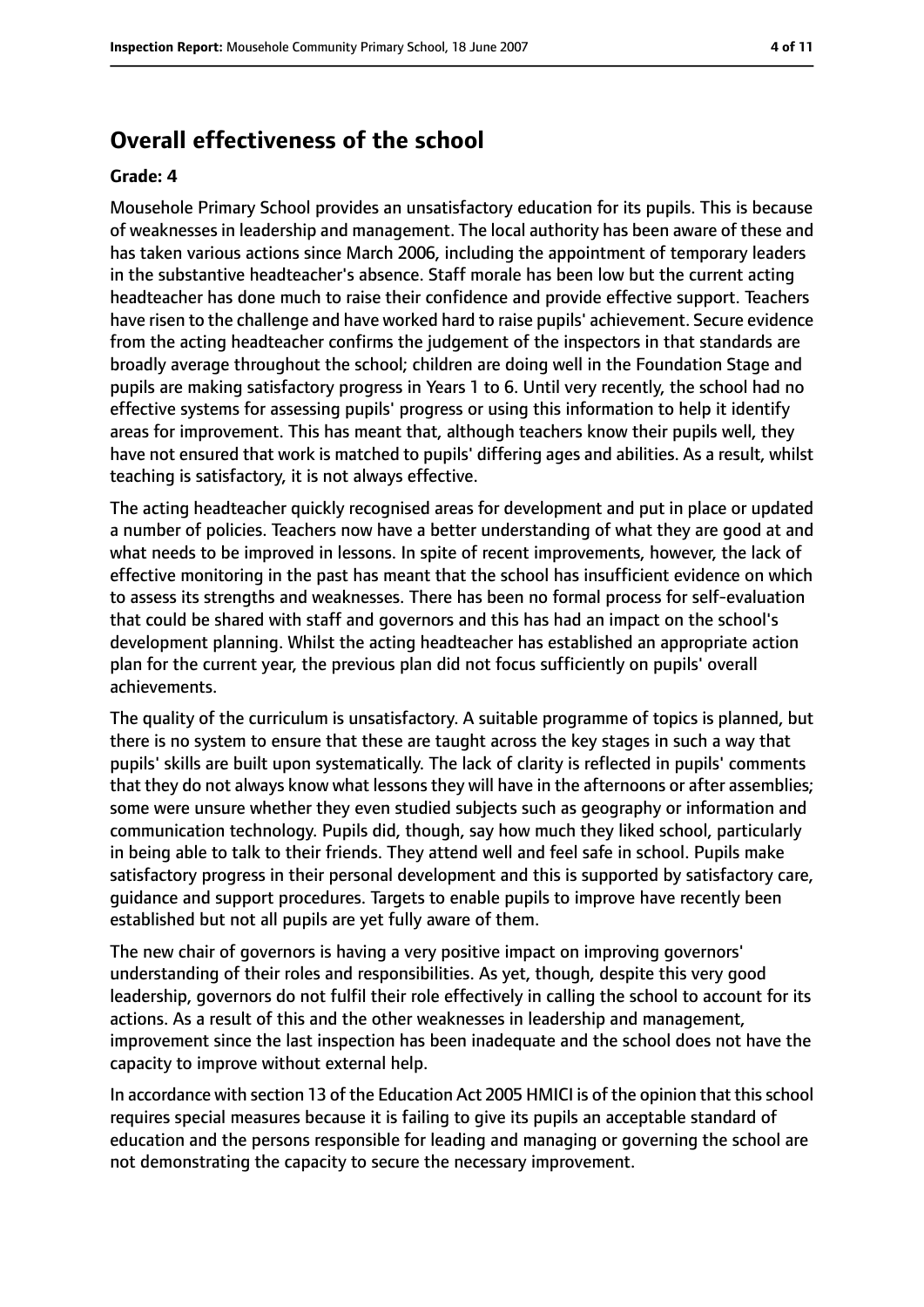## **What the school should do to improve further**

- Improve systems for assessing pupils' progress and ensure that teachers use the information gained to plan for the range of different abilities and ages in their classes.
- Improve monitoring so the school has a better understanding of its strengths and areas for improvement.
- Develop the governing body to ensure that governors fulfil their roles effectively.
- Improve curricular planning to ensure that pupils' skills are developed systematically as they move through the school, and pupils know what they will be doing each day.

# **Achievement and standards**

#### **Grade: 3**

The school's systems for checking on the progress of pupils have not been effective until very recently. It is only now, through good use of the available information, that the school has an accurate picture of pupils' standards. Children start in the Foundation Stage with skills slightly below those expected. They make good progress and, as a result, their attainment on entry to Year 1 is average. Achievement is satisfactory throughout Years 1 to 6, and standards are broadly average. The progress of pupils with learning difficulties has been lessthan satisfactory in the past but, with the support of the local authority, this has now been addressed and they are making satisfactory progress.

The recent good analysis of information concerning pupils' progress identified that progress in Years 3 and 4 in reading had dropped. Effective action has already been initiated to address this.

# **Personal development and well-being**

#### **Grade: 3**

Pupils are unanimous in their liking of school. They enjoy many aspects, particularly after-school clubs and the opportunities to be involved in the community, such as Maisy Day. Practical lessons, including mathematics, science and physical education, are particular favourites, along with topic work. Pupils' social and moral development is good. They get on well and explain carefully how effective the buddy system is at playtimes in supporting each other. They consider there is very little bullying and know who to talk to if there is a problem. Behaviour is good; playtimes are active and friendly and reflect how well pupils get on together. In lessons, pupils behave well and, even when they lose interest in a lesson, they do not become disruptive but sit quietly. They make good use of the drinks they have in lessons and show a satisfactory understanding of healthy eating. Many recognise that fruit and vegetables are important but several also think crisps and biscuits are healthy! Pupils enjoy the range of the responsibilities they are given and the school council takes an active role in the school.

Pupils' spiritual, moral, social and cultural development is satisfactory overall. Whilst pupils make good progress in their moral and social development, planning for improving pupils' spiritual and cultural awareness is limited. However, a satisfactory grounding in basic skills means that pupils are appropriately prepared to meet the challenges they will encounter as they grow older.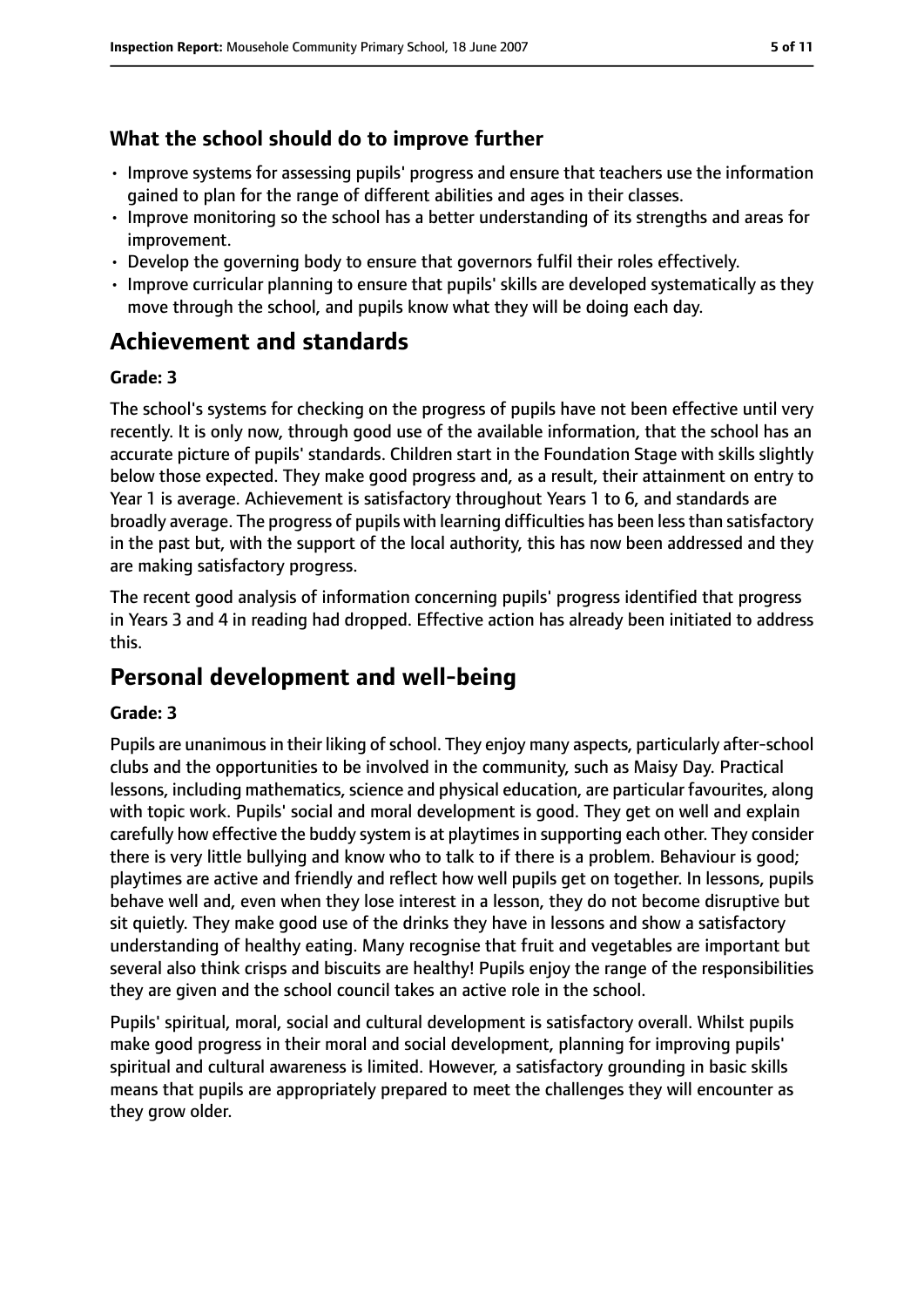# **Quality of provision**

# **Teaching and learning**

#### **Grade: 3**

Teachers now ensure that pupils know and understand what they are to learn in each lesson. Learning is further supported when lessons are summarised effectively. This was evident in a Year 1 and 2 class where the interactive whiteboard was used to extend pupils' skills and relate what they had learnt in counting to real life experiences. Pupils are keen to be involved and enjoy the practical aspects of learning. Many teachers use praise well and this encourages pupils to respond to questions and have confidence to ask when they are not sure.

Teachers' planning is not effective, however, in meeting the needs of the different ages and abilities in their classes. Pupils themselves commented that they all do the same work in lessons unless they are doing tests. As a result, more able pupils are not sufficiently stretched whilst less able pupils find tasks difficult. At times, teachers rely on teaching assistants to enable pupils to access the work rather than planning different tasks to enable pupils to achieve the same outcomes. Although pupils have learning targets, these are not always reflected in teachers' marking or responses and pupils are not clear how well they are doing. The marking of work is inconsistent and, although in English teachers give pupils a clear indication of how they can improve their work, this is not evident in all subjects.

#### **Curriculum and other activities**

#### **Grade: 4**

There is no system for providing a clear overview of what will be taught as pupils move up through the school. Teachers have established a rolling programme of topics to ensure pupils cover the areas they should in each subject but there has been no checking of this to ensure that pupils build their skills in a consistent way and do not repeat aspects they have already covered. Class timetables show that pupils have appropriate opportunities to develop their numeracy and literacy skills.

The curriculum for Foundation Stage children is now good. The recent addition of new resources to enable a better range of activities to support learning has had a very positive impact. The lack of a covered outdoor area prevents these children from developing their physical skills as much as they could, although good use is made of facilities in the local area.

There are good links with the local community and this is particularly evident in the recent involvement of local people and groups in contributing to assemblies. Pupils enjoy the after-school activities and the opportunities to work with a range of artists from the local area.

#### **Care, guidance and support**

#### **Grade: 3**

Systems to ensure the safeguarding of pupils are in place and teachers have recently developed a clear understanding of the expectations of risk assessments. The school is in the process of applying for healthy school validation and has appropriate plans to look at a system for supporting pupils' emotional development. Effective action by the local authority has supported staff in enabling pupils with learning difficulties and disabilities to be included within their classes and work alongside their peers.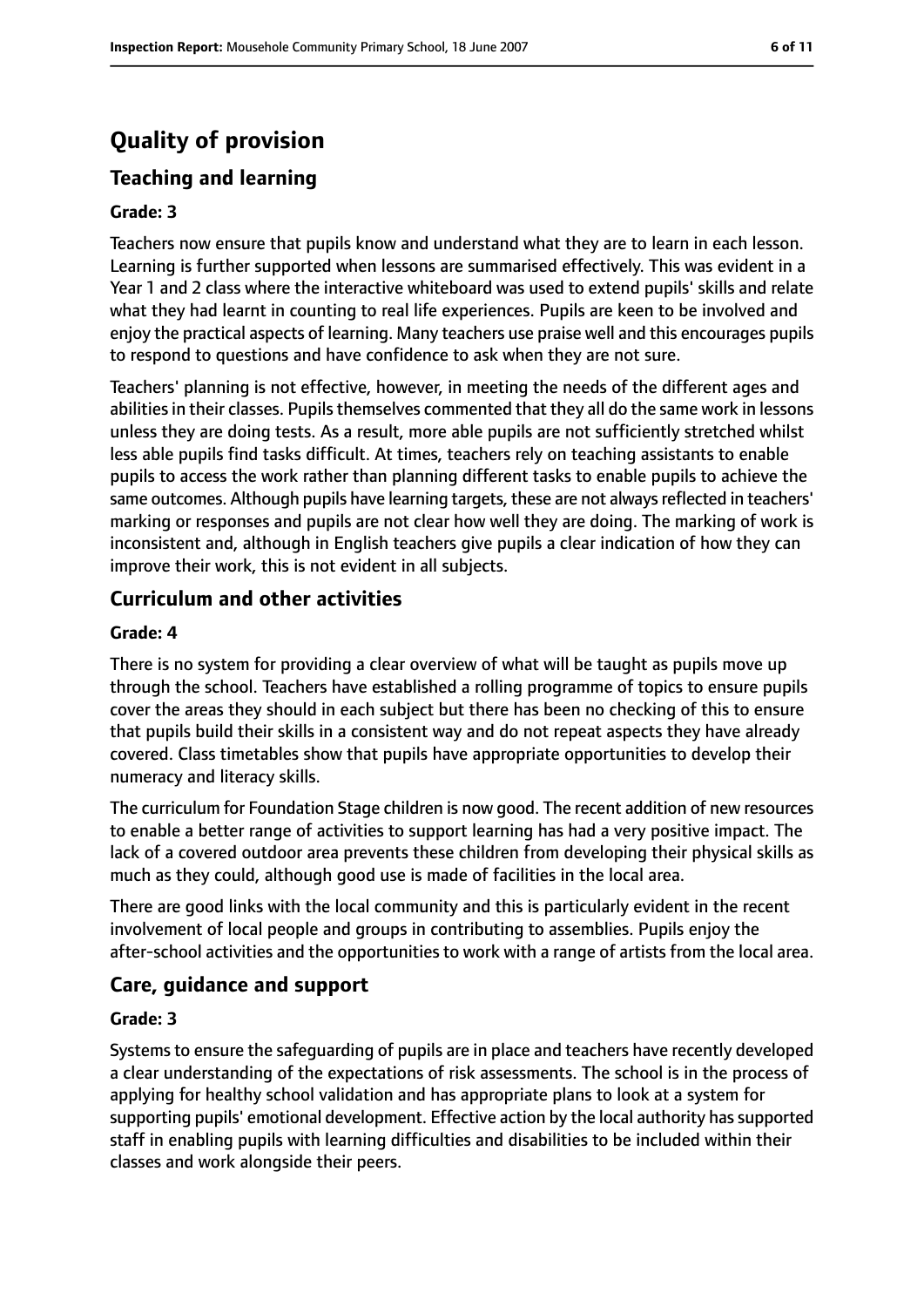Systems for guiding and supporting pupils in their work have been inadequate. There is now a better understanding of the need to ensure that there are effective systems for recording and moderating pupils' achievements based on a secure evidence base. Whilst the work done under the acting headteacher shows good promise, there has been insufficient time for it to be embedded. Most pupils are aware of their targets but not all can recall them or even suggest what they might be.

# **Leadership and management**

#### **Grade: 4**

Most parents are positive about the school and several commented on the recent changes. One wrote that "Considerable progress has been made under the guidance of the current acting headteacher in recent months. There has been a marked improvement in the level of vision and leadership provided within the school." The school has benefited greatly from this leadership over the last four months. The acting headteacher has identified many of the areas that need developing and, together with staff, has worked extremely hard to start addressing these. Teachers have responded positively to the challenge of developing their roles. Staff have improved the organisation of their files and have a better understanding of their roles and responsibilities and what they should be doing in, for example, managing their subject areas. Checks on the quality of the school's provision, such as teaching, have been put in place and records maintained to ensure that areas for development can be monitored. However, these improvements are very recent and fragile, and there still remains a considerable amount to be done to bring the school up to standard. The previous lack of monitoring has significantly undermined the school's capacity to evaluate how effective it is. The lack of clarity about its strengths and areas for development has meant that planning for improvement has not been effective, and many of the areas identified as concerns at the time of the previous inspection have not been resolved.

The chair of governors has been very supportive of the acting headteacher and staff. She has brought about a number of changes which have heightened governors' awareness of their roles and responsibilities. Meetings are now held formally, minutes of meetings are kept and governors are beginning to recognise the need to hold the school to account. However, governors as a whole have not had the training necessary for them to develop a good understanding of the life of the school, and there is still some way to go before they can fulfil their role effectively.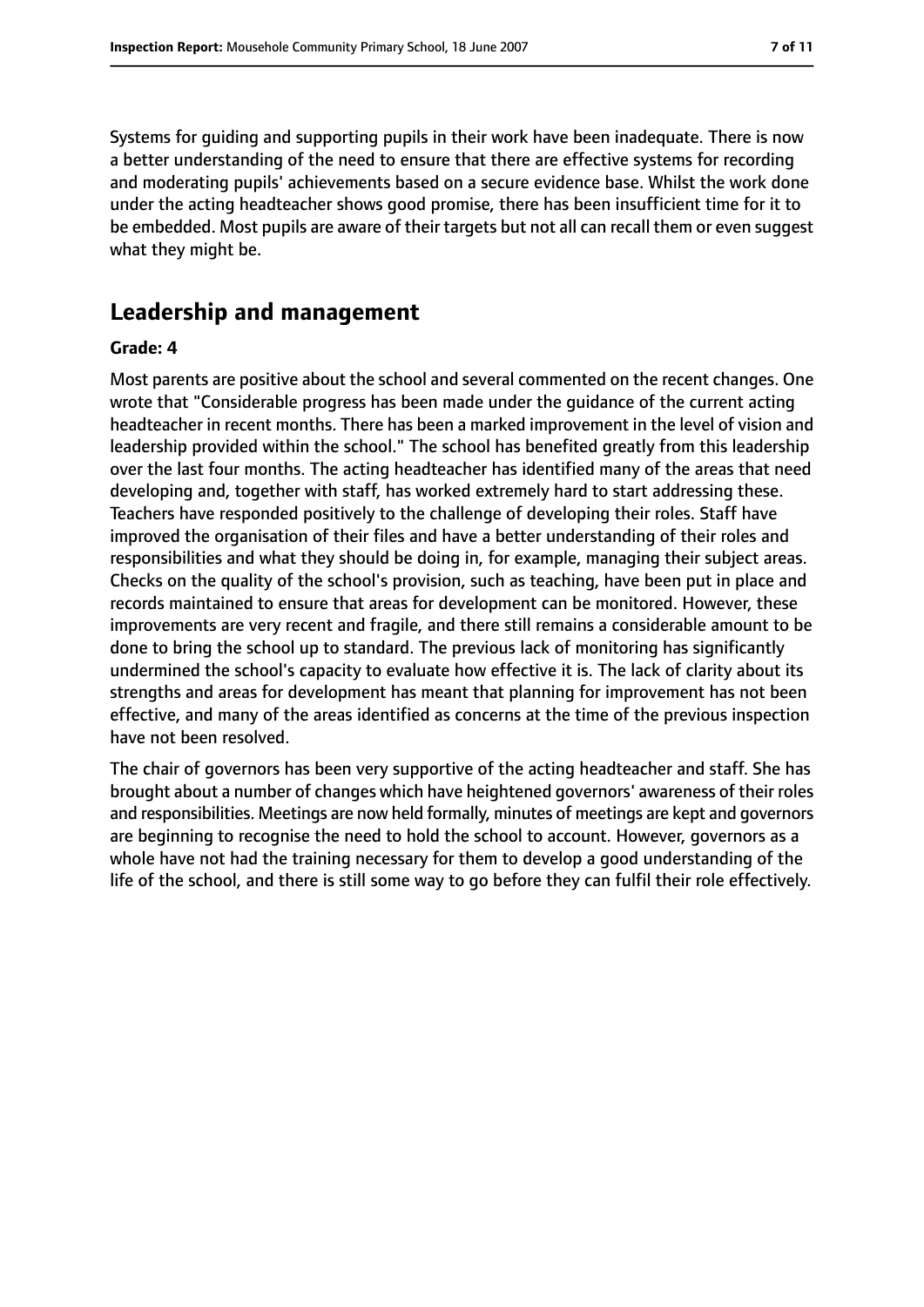**Any complaints about the inspection or the report should be made following the procedures set out in the guidance 'Complaints about school inspection', which is available from Ofsted's website: www.ofsted.gov.uk.**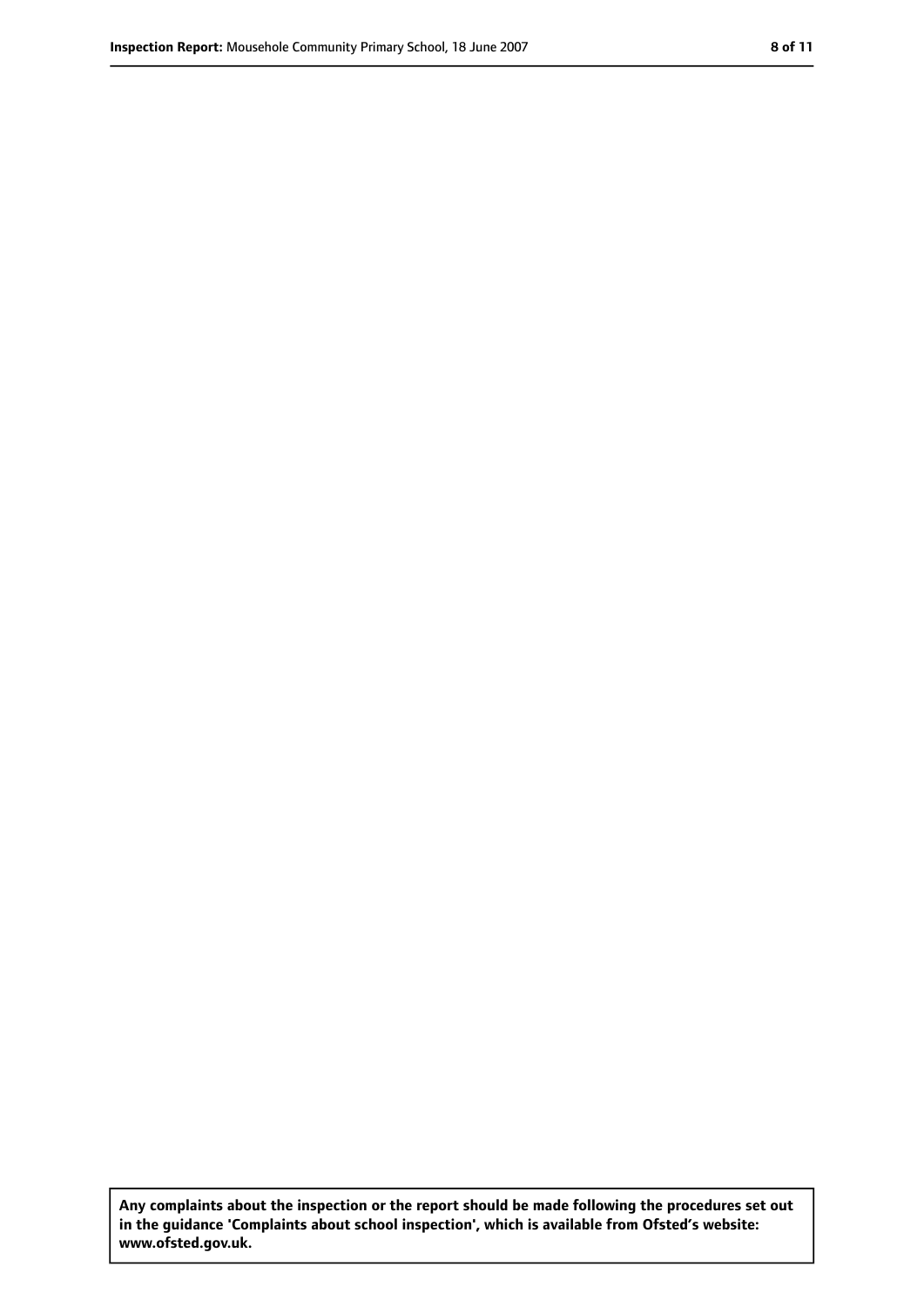#### **Annex A**

# **Inspection judgements**

| Key to judgements: grade 1 is outstanding, grade 2 good, grade 3 satisfactory, and grade 4 | <b>School</b>  |
|--------------------------------------------------------------------------------------------|----------------|
| inadeauate                                                                                 | <b>Overall</b> |

## **Overall effectiveness**

| How effective, efficient and inclusive is the provision of education, integrated<br>care and any extended services in meeting the needs of learners? | 4  |
|------------------------------------------------------------------------------------------------------------------------------------------------------|----|
| How well does the school work in partnership with others to promote learners'<br>well-being?                                                         |    |
| The quality and standards in the Foundation Stage                                                                                                    |    |
| The effectiveness of the school's self-evaluation                                                                                                    |    |
| The capacity to make any necessary improvements                                                                                                      |    |
| Effective steps have been taken to promote improvement since the last<br>inspection                                                                  | No |

## **Achievement and standards**

| How well do learners achieve?                                                                               |  |
|-------------------------------------------------------------------------------------------------------------|--|
| The standards <sup>1</sup> reached by learners                                                              |  |
| How well learners make progress, taking account of any significant variations between<br>groups of learners |  |
| How well learners with learning difficulties and disabilities make progress                                 |  |

## **Personal development and well-being**

| How good is the overall personal development and well-being of the<br>learners?                                  |  |
|------------------------------------------------------------------------------------------------------------------|--|
| The extent of learners' spiritual, moral, social and cultural development                                        |  |
| The behaviour of learners                                                                                        |  |
| The attendance of learners                                                                                       |  |
| How well learners enjoy their education                                                                          |  |
| The extent to which learners adopt safe practices                                                                |  |
| The extent to which learners adopt healthy lifestyles                                                            |  |
| The extent to which learners make a positive contribution to the community                                       |  |
| How well learners develop workplace and other skills that will contribute to<br>their future economic well-being |  |

## **The quality of provision**

| How effective are teaching and learning in meeting the full range of the<br>learners' needs?          |   |
|-------------------------------------------------------------------------------------------------------|---|
| How well do the curriculum and other activities meet the range of needs<br>and interests of learners? | Δ |
| How well are learners cared for, guided and supported?                                                |   |

 $^1$  Grade 1 - Exceptionally and consistently high; Grade 2 - Generally above average with none significantly below average; Grade 3 - Broadly average to below average; Grade 4 - Exceptionally low.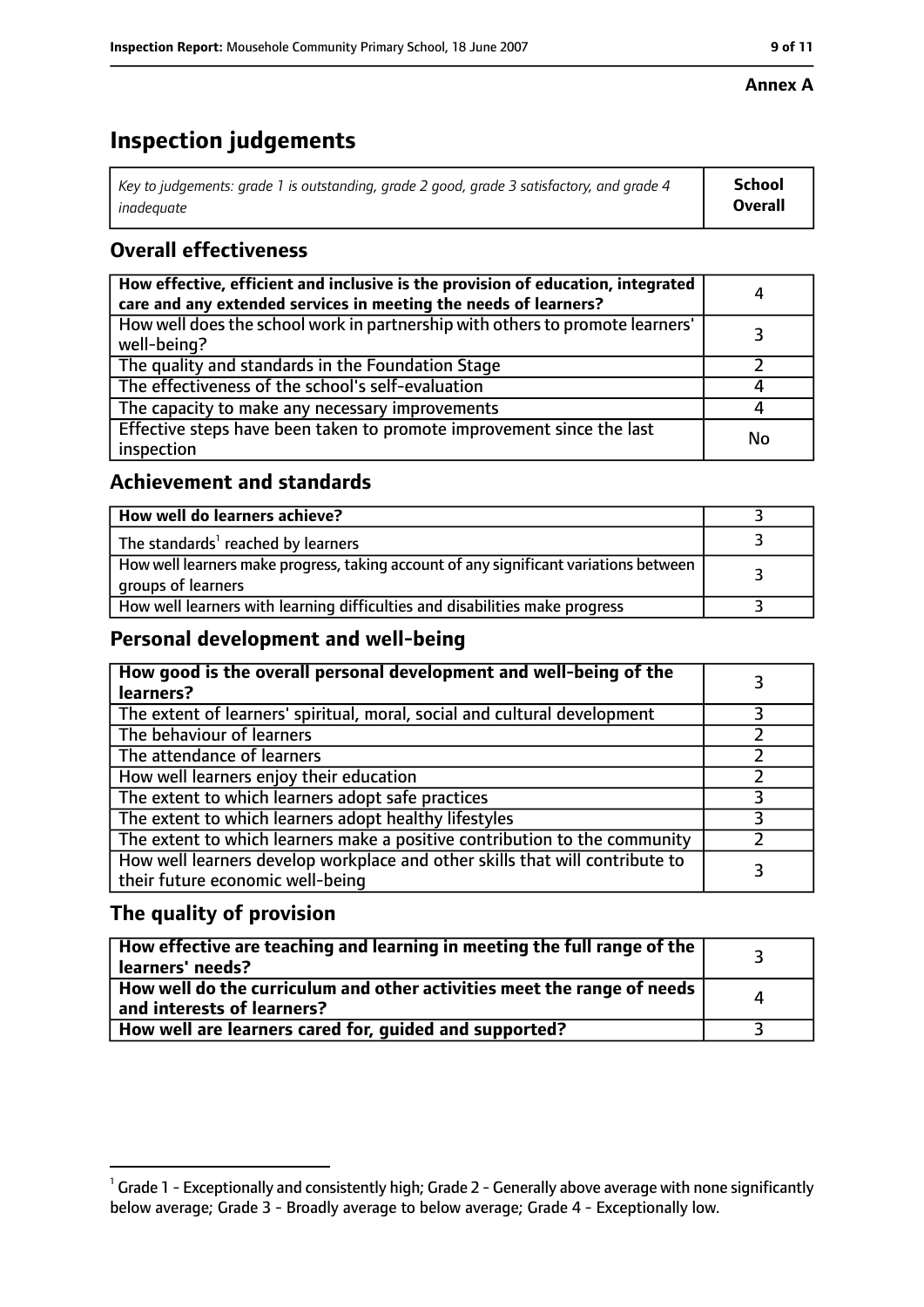#### **Annex A**

# **Leadership and management**

| How effective are leadership and management in raising achievement<br>and supporting all learners?                                              |            |
|-------------------------------------------------------------------------------------------------------------------------------------------------|------------|
| How effectively leaders and managers at all levels set clear direction leading<br>to improvement and promote high quality of care and education |            |
| How effectively performance is monitored, evaluated and improved to meet<br>challenging targets                                                 |            |
| How well equality of opportunity is promoted and discrimination tackled so<br>that all learners achieve as well as they can                     | 3          |
| How effectively and efficiently resources, including staff, are deployed to<br>achieve value for money                                          |            |
| The extent to which governors and other supervisory boards discharge their<br>responsibilities                                                  |            |
| Do procedures for safequarding learners meet current government<br>requirements?                                                                | Yes        |
| Does this school require special measures?                                                                                                      | <b>Yes</b> |
| Does this school require a notice to improve?                                                                                                   | No         |